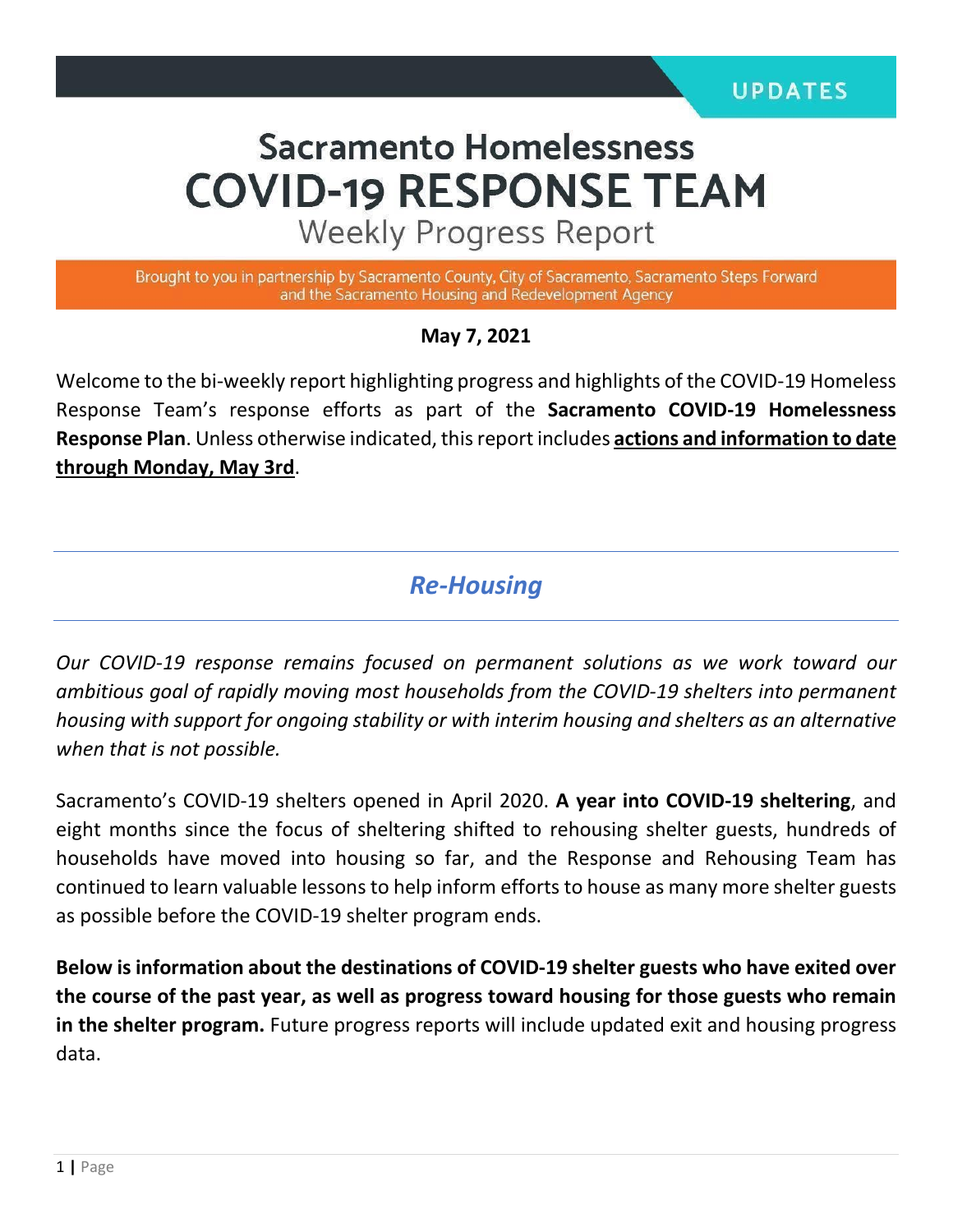### **Exits to Housing, Shelter, and Institutional Settings**

As of April 19, 2021, 976 total individuals have exited the COVID-19 shelters since they opened in April 2020. Of those, **489 individuals (50%) have exited to the following known destinations: stable housing;[1](#page-1-0) temporary housing or shelter destinations** such as emergency shelter or transitional housing programs; **hospitals or other medical facilities** (including psychiatric facilities or substance use treatment or detox facilities); or criminal **justice institutions**.



#### **Exits to Unknown Destinations or Places Not Meant for Habitation**

Of the 976 total individuals who have exited the COVID-19 shelters since they opened in April 2020, 156 have exited to places not meant for habitation and 331 have exited to unknown destinations. There are a few important things to note about those individuals and exits:

## **Exits to places not meant for habitation and unknown destinations decreased significantly after the sheltering program's initial few months.**

<span id="page-1-0"></span> $1$  Since this April 19th data pull, an additional 30+ individuals have exited the COVID-19 shelters into stable housing.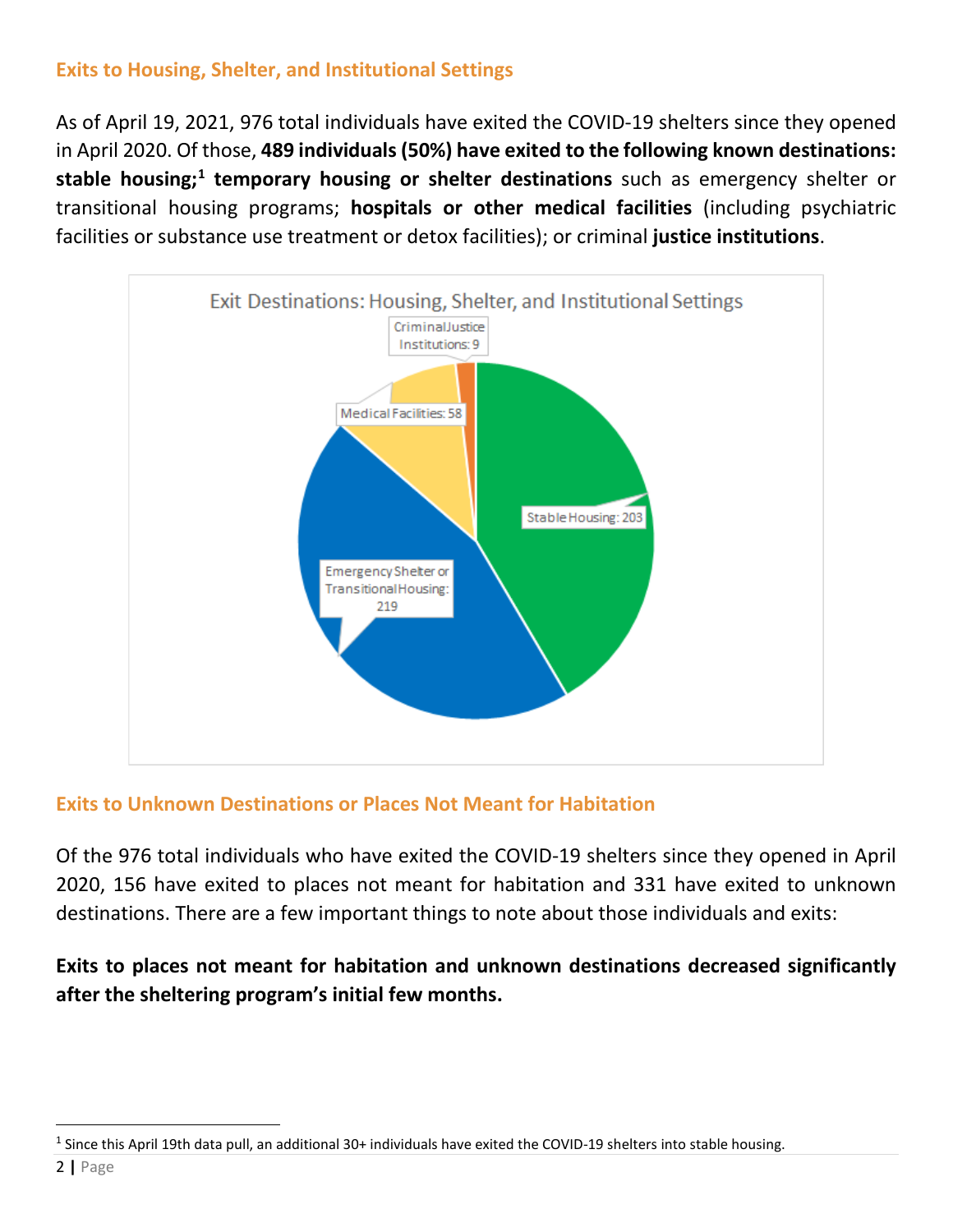

- **54% of those who have exited to places not meant for habitation did so during the first five months of shelter operations, before the COVID-19 Response Rehousing effort launched**. The monthly average of exits to places not meant for habitation since the rehousing effort began in September 2020 is nearly half what it was before the rehousing effort began.
- **Over 40% of those who exited to unknown destinations did so during the first three months of shelter operations**: April-June 2020. From July 2020 onward, the monthly average of exits to unknown destinations is less than half what it was during those initial three months.

The primary reasons for individuals exiting to unknown locations or places not meant for habitation have been clients disappearing without communicating they were leaving, and noncompliance<sup>[2](#page-2-0)</sup> (i.e., unwillingness to follow shelter program or motel rules, criminal activity, or destruction of property). **Both non-compliance and clients exiting without indicating their reasons for leaving have decreased significantly over time, especially since rehousing efforts launched in September 2020.**

<span id="page-2-0"></span> $2$  The COVID-19 shelter program seeks to be as low barrier as possible, and, with the exception of acts of violence, no behavior or activity, even if it violates hotel or program rules, results in an immediate exit. Exits for non-violent noncompliance are a last resort. Shelter guests are only exited for noncompliance after routine, repeated breaking of rules (e.g., smoking in motel rooms, harassing other guests, inviting outside guests who are disruptive) and only after repeated conversations with the guest, reminders of rules, and attempts at problem-solving to prevent the issue from recurring.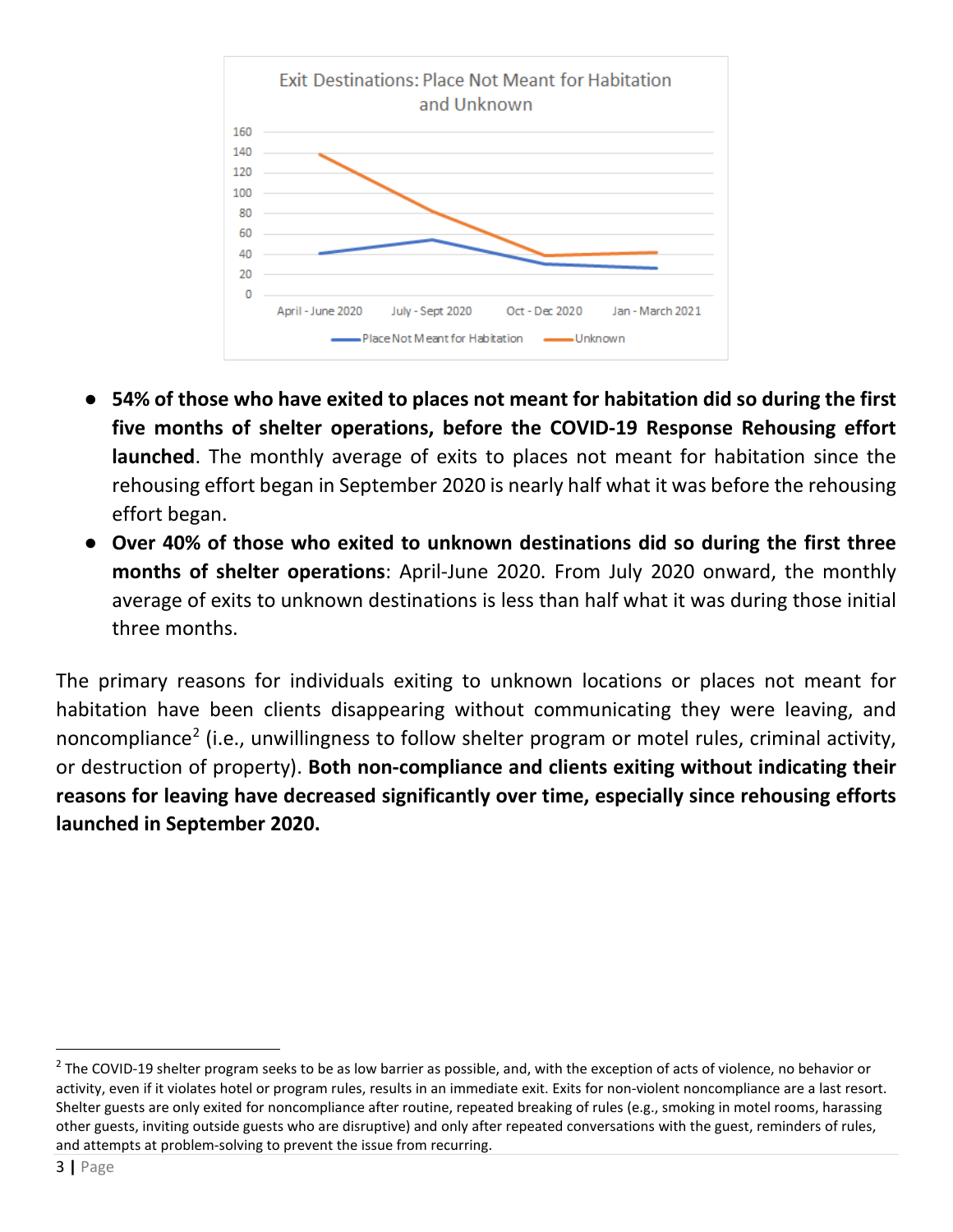

- 32% **of those who have exited to unknown destinations** either disappeared or did not provide a reason for exiting, **the vast majority of whom (70%) left during the initial three months** of the sheltering program.
- **54% of the total exits to either unknown destinations or places not meant for habitation have resulted from non-compliance by the shelter guest and a third of all exits resulting from non-compliance occurred during the initial three months of the sheltering program**.

In addition to the exits described above, a total of 16 COVID-19 shelter guests have passed away since April 2020.

#### **Current Shelter Guests**

Shelter guests continue to work with re-housing programs or onsite navigators to identify and progress along pathways to permanent housing.

- **As of May 6, 2021, there are 342 individuals in the COVID-19 shelters**, all of whom are either connected to a rehousing program or have on-site support from a rehousing navigator to provide assistance in preparing for housing and exploring housing options.
- Of those 342 individuals, **82 are actively searching for housing, 23 have identified housing, and 1 has a move-in date scheduled.**

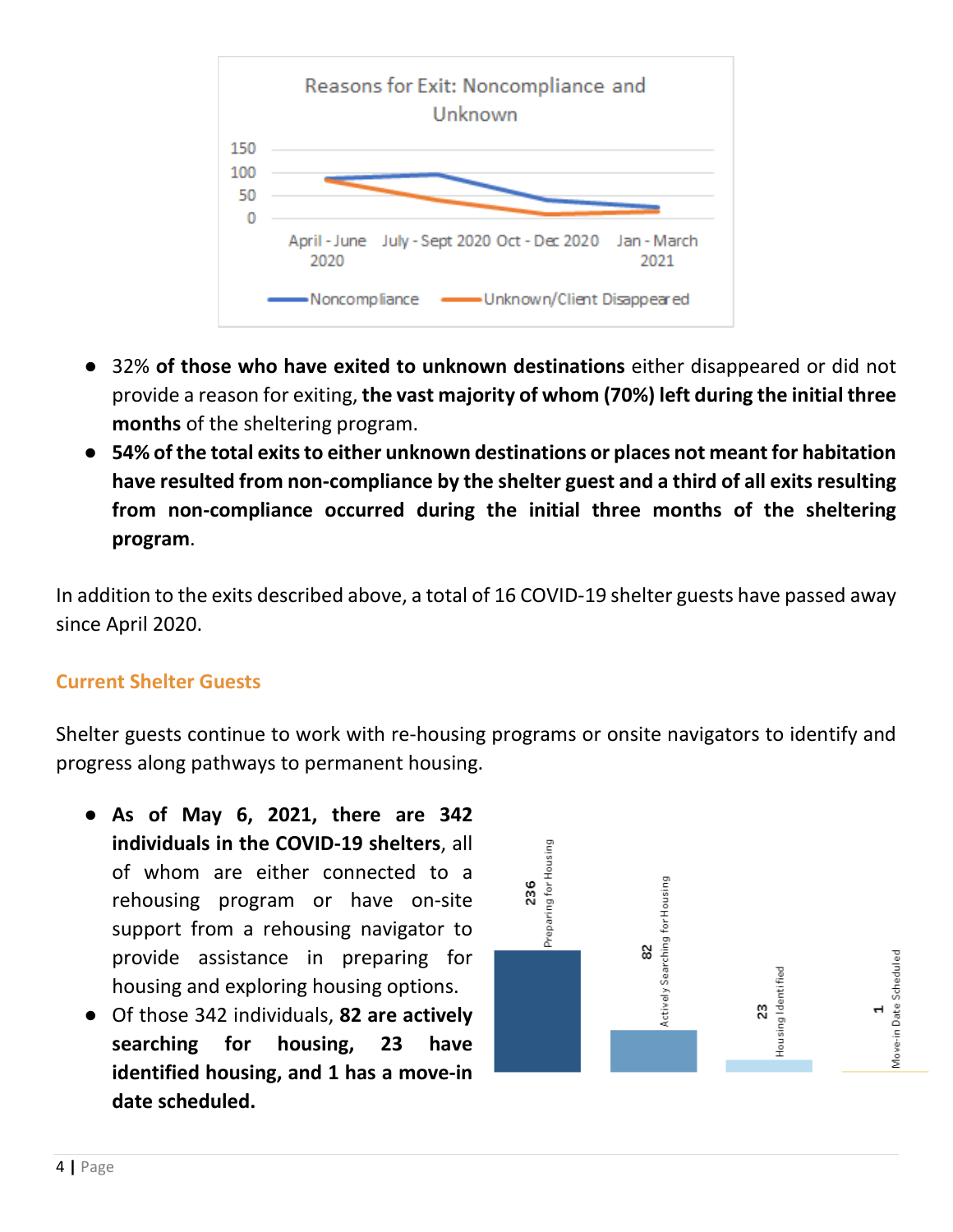*"Preparing for Housing" includes critical steps such as collecting needed documentation or preparing other information necessary to establish eligibility for certain housing programs and resources or to increase the likelihood of successful applications for private market housing, among other things. Providers and navigators work directly with clients to support these activities.*

Support for re-housing providers working with clients in COVID-19 shelters continues to assist providers to accelerate and monitor progress toward housing, including:

- Ongoing, regular case conferencing by program
- Bi-weekly meetings of Program Leads and providers to share progress and challenges, as well as strategies and resources intended to help support guests as they move toward housing. Meeting topics have included presentations on:
	- SHRA's Landlord Incentive Program
	- Goodwill's job training program
	- Permanent Supportive Housing: Eligibility and Required Documentation
	- Sacramento County In Home Supportive Services (IHSS)
	- Higher Level Behavioral Health Care options
	- Rehousing tip and strategies from housing navigators for exploring and securing private market housing
	- Client engagement and relationship-building strategies

# *Isolation/Quarantine*

*As an emergency response to COVID-19, medically supported isolation care centers, and preventative quarantine care centers have been temporarily funded to provide safe places for people experiencing homelessness who are COVID+, symptomatic or otherwise highly vulnerable.*

- **Medically supported isolation units remain available** at one of the COVID-19 shelters to provide a safe place for people experiencing homelessness who are COVID+ to stay and receive medical supervision.
- Since the last of these reports, **the timeline for the continued operation of preventative quarantine care sites has been extended through August 2021.**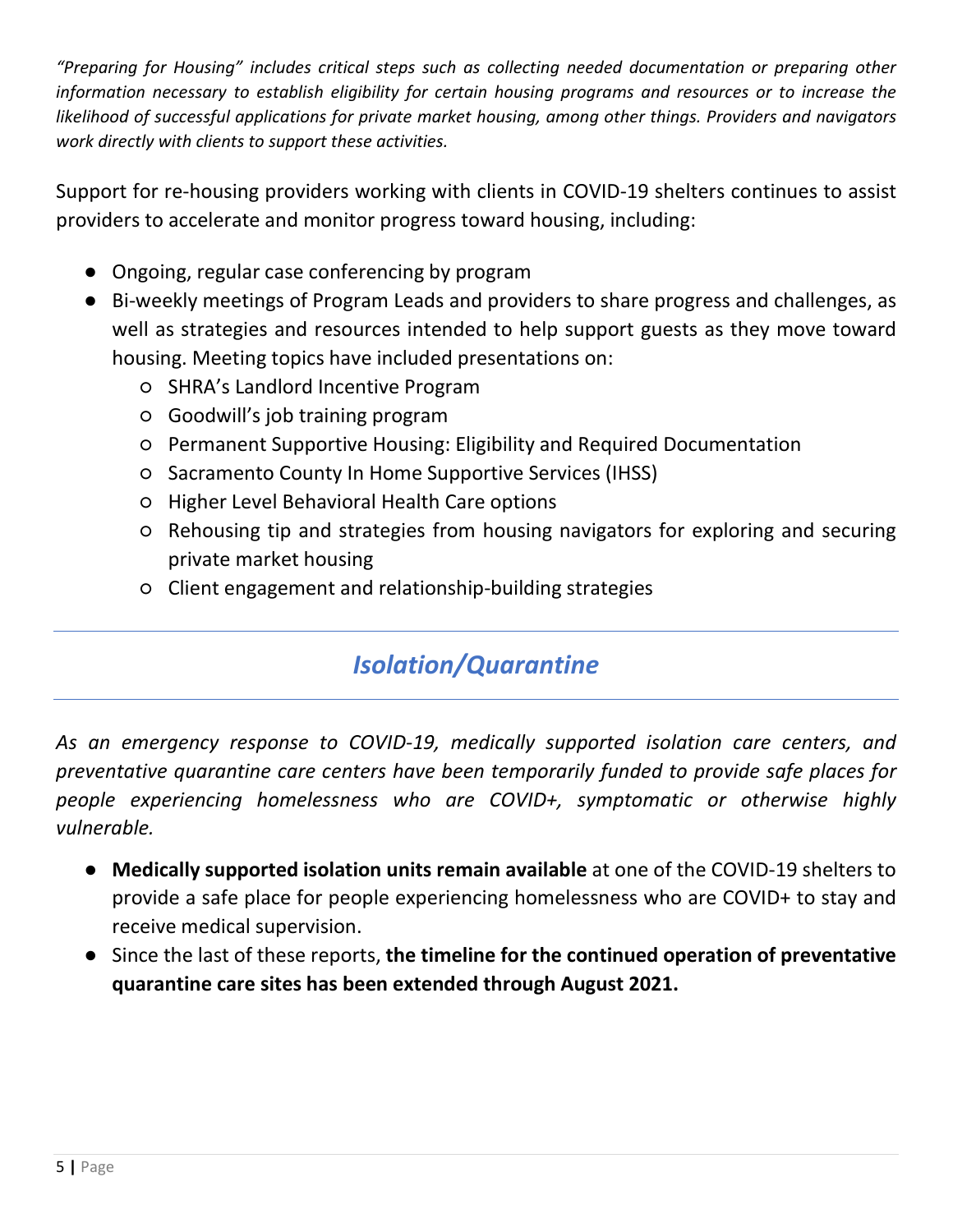The total number of rooms available currently and the number of individuals/households served since April 8, 2020 through May 3, 2021 are as follows:



## *COVID Vaccines and Testing*

#### **Vaccine Planning and Distribution**

*County Public Health is coordinating vaccine distribution for persons experiencing homelessness and is utilizing the Johnson and Johnson single-dose and the Moderna 2-dose vaccine for vaccination efforts for persons experiencing homelessness.* 

**As of May 3, 2021, a total of 1,412 people experiencing homelessness have received vaccination doses** by the Public Health Department Vaccination Partnership:

- 1,190 have received the Johnson & Johnson vaccine
- 222 have received at least one dose of the Moderna vaccine

Public Health and SSF are working with partner volunteer organizations to identify people experiencing homelessness to act as trusted leaders within encampments and shelters to continue to carry the COVID-19 prevention and mitigation message, particularly around building vaccine confidence. Vaccine ambassador trainings are being held to build capacity with advocates, peers, and staff that work with people experiencing homelessness.